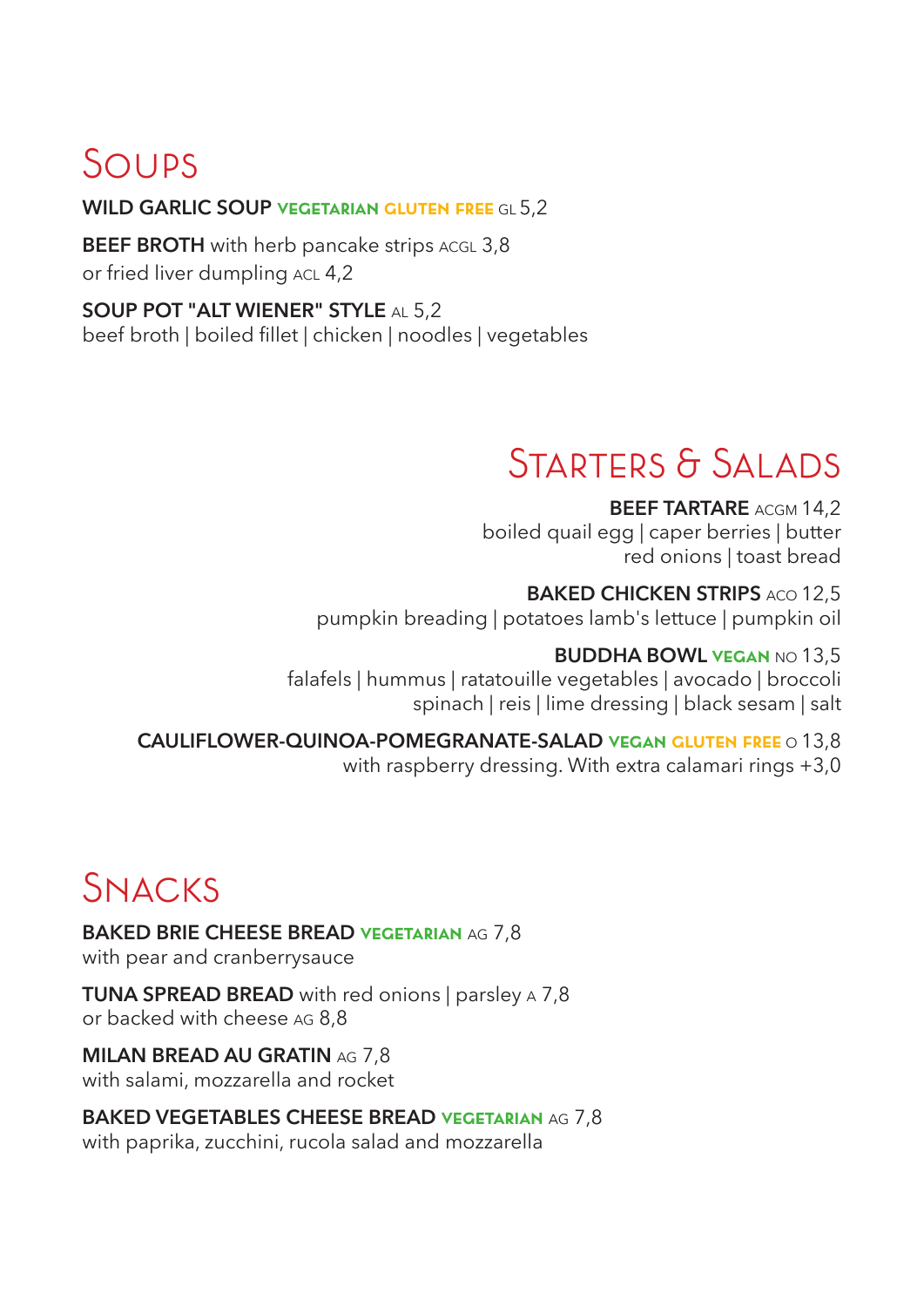# MAIN DISHES

**FILLED MAIS CHICKEN** AG **gluten free** 17,0 cottage cheese | peperonata | rosemary | fried potatoes

**GRILLED GILTHEAD** DG **gluten free** 18,0 herb butter | parsley potatoes

**COCONUT-TOFU-CURRY VEGAN GLUTEN FREE**  $\cancel{2}$  **12.8** Jasmin reis

**COCONUT-CHICKEN-CURRY GLUTEN FREE** 2 13,8 Jasmin reis

**CHEESY BACKED ENCHILADAS AG 2 14,2** 

chicken | beans | sour cream | jalapeños

**WESTERN BEEF BURGER** AGMO 15,8

homemade burger bread | cheddar | corn | fried egg | bacon onion | lettuce | tomatoes | fried potatoes | cocktail sauce

**HALLOUMI BURGER vegetarisch** AGMO 14,8

homemade burger bread | grilled halloumi | rucola tomatoes | onions | cocktail sauce wedges

## **CLUB SANDWICH** ACGM 14,8

3x Toast bread | fried chicken filet | fried paprika | grilled bacon | rucola cheddar | boiled egg slices | wedges | cocktail sauce

**PULLED SALMON BURGER** ADGO 15,8 homemade burger bread | teriyaki sauce | coleslaw salad sweet potato wedges | garlic sauce

**VIENNESE VEAL SCHNITZEL** ACMO 19,2

potato-cucumber salad

**BAKED SALZBERG SCHNITZEL ACG 14,5** filled with ham | cheese | leek | champignons | rice as a side dish

**DEEP FRIED CHICKEN** ACMO 14,2 Potato field salad

**PRIME BOILED BEEF** ACGL 16,8 root veggies | roasted potatoes | apple horseradish | chive sauce

**SPARERIBS** GO **gluten free** klein 16,9 groß 19,5 fried potatoes | coleslaw salad | garlic sauce

**BOW-TIE NOODLES** ACGL 9.8 creamy ham sauce | bacon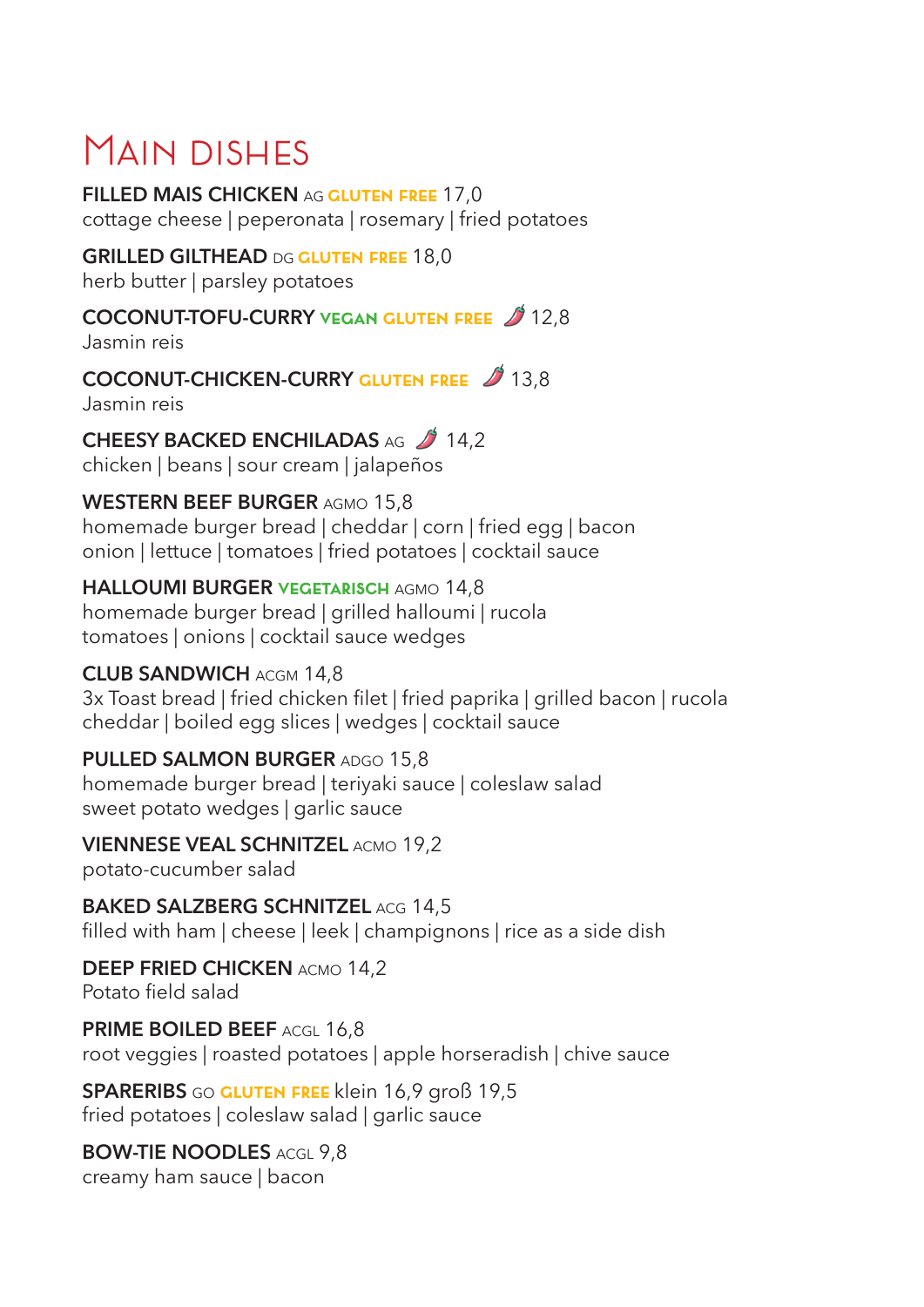### **PONGAU CHEESE DUMPLINGS vegetarian** ACGO 12,8

rawmilk cheese | salad

## **ROASTED DUMPLINGS vegetarian** ACGO 10,8

egg | salad

#### **EGG DUMPLINGS vegetarian** ACGO 10,8

salad

## **DESSERTS**

#### **STRAWBERRY MARZIPAN DUMPLINGS ACGEH 6,5** with strawberry sauce

**MASCARPONE CREAM** G 6,5

with strawberry marinade

## **AUSTRIAN PANCAKES** ACGEH 6,5

with nutella und hazelnuts or with homemade jam (raspberry/apricot/strawberry)

A gluten B crustaceans C eggs D fish E peanuts F soy beans G milk products H nuts L celery M mustard N sesam seeds O sulfite P lupins R molluscs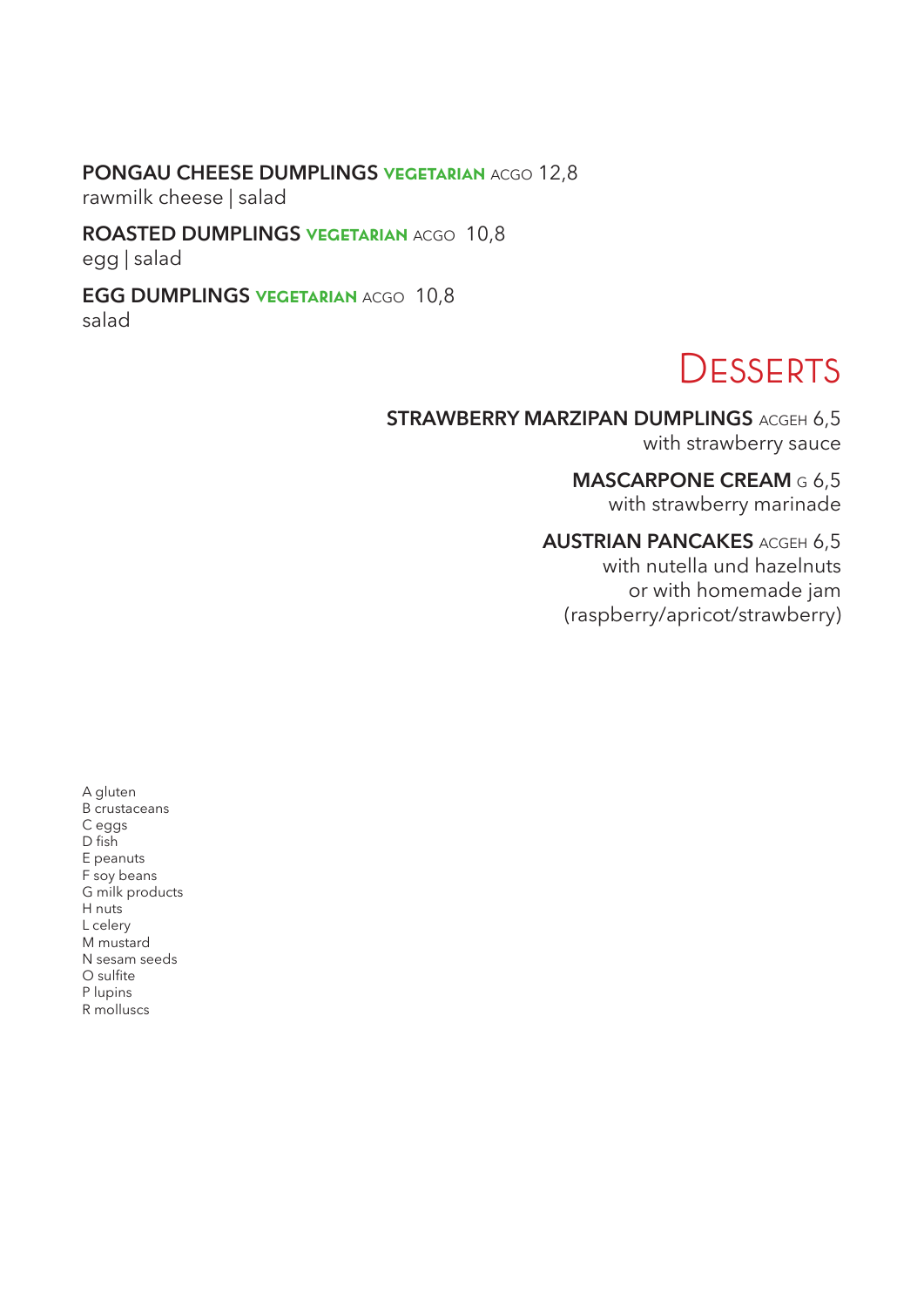## BREAKFAST FROM 10:30

## **DAS KLASSISCHE** ACG 12,9

1 Kaisersemmel (bread), 1 butter croissant, hay milk butter, homemade apricot jam or nutella, ham or bacon & eggs (2 free-range eggs) served in a pan

## **DAS URIGE** ACG 13,8

2 slices rye bread, 1 slice butter striezel, hay milk butter, homemade apricot jam, semolina pudding with choco flakes, omelette (3 free-range eggs) with roasted bacon served in a pan

### **DAS NASCHMARKT vegetarian** ACG 13,8

2 pita breads, homemade avocado spread, hummus, feta, cherry tomatoes, red beans served in a pan

### **BREAKFAST FOR 2** ACG 27,9

2 rye breads, 2 Semmel (bread), hay milk butter, homemade apricot jam, nutella, sausage- and cheede platter | yoghurt with fresh fruits 2 glasses fresh squeezed orange juice (1/8L)

## ONLY ON SAT. SUN. & HOLIDAYS FROM 9:00

## **SALZBERG BREAKFAST** ACG 12,9

 roasted bacon | leaf spinach | feta poached eggs in toast bread | mini Pancakes

### **BREAKFASTBAGEL** ACG 12,9

 Bagel | baby spinach | cheddar | avocado | bacon 2 soft-boiled eggs | cherry tomatoes

## **VEGAN BREAKFAST vegan** A 12,9

 Chia buchwheat thin pancakes | beans avocado | lamb's lettuce | cherry tomatoes

### **BEEF TARTARE** AC 13,9

beef | poached eggs | red onions | rösti | tost bread

## **PANCAKES VEGETARIAN ACG 12.5**

pancakes | greek yoghurt | pomegranate | honey

### **BREAKFAST BURRITO vegetarian** ACG 12,9

 wrap | scrambled eggs | onions | paprika | mozzarella fresh rucola | avocado cream with roasted bacon or ham + 2,0